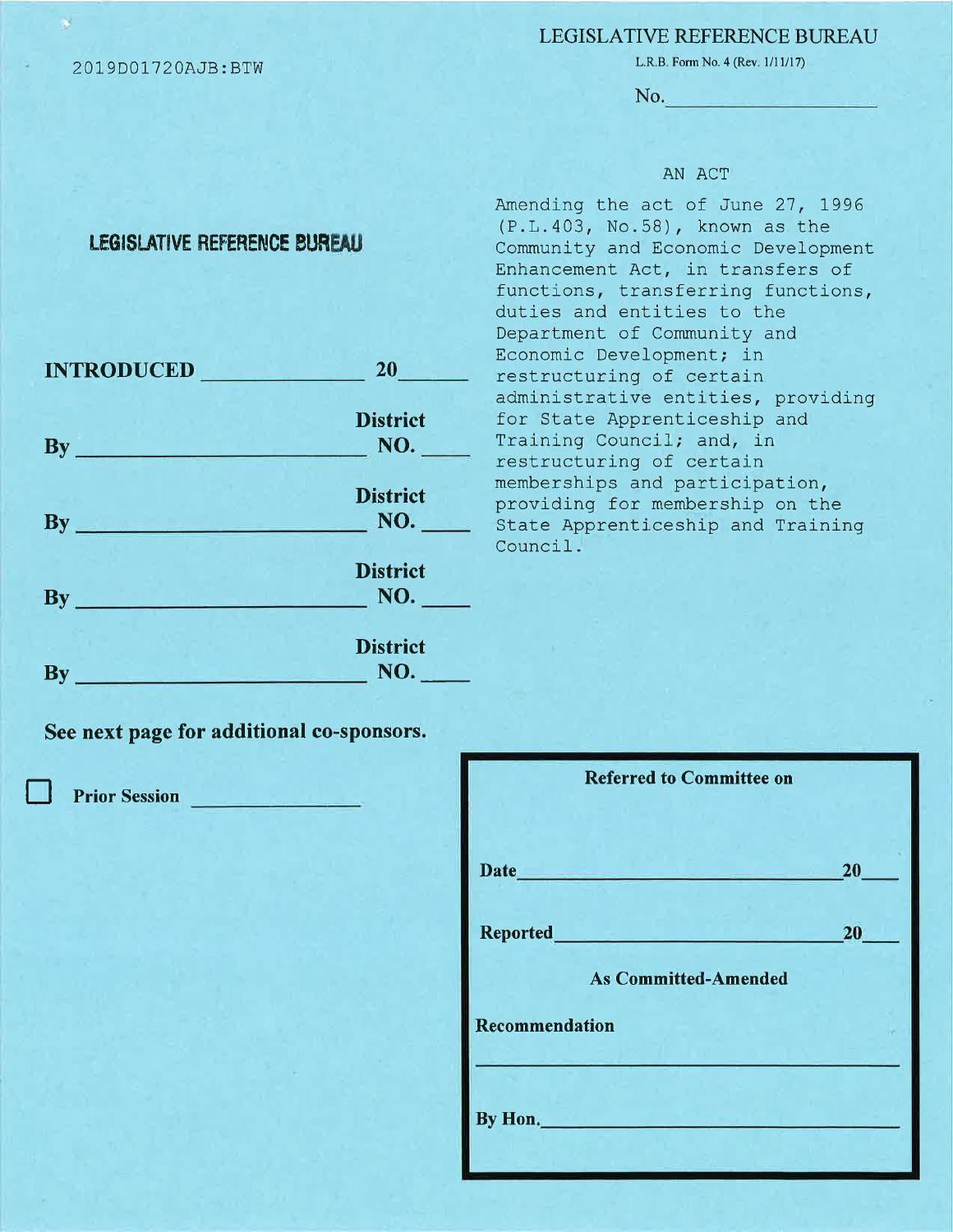#### AN ACT

Amending the act of June 27, 1996 (P.L.403, No.58), entitled "An act to enhance community and economic development in this Commonwealth by restructuring certain administrative functions and entities; changing the name of the Department of Commerce to the Department of Corrununity and Economic Development; transferring functions of the Department of Community Affairs into the Department of Community and Economic Development and other agencies; providing for a Deputy Secretary for Community Affairs and Development in the Department of Community and Economic Development; establishing the Center for Local Government Services and the Local Government Advisory Committee; establishing the Small Business Advocacy Council; conferring powers and duties on the Legislative Reference Bureau; and making repeals," in transfers of functions, transferring functions, duties and entities to the Department of community and Economic Development; in restructuring of certain administrative entities, providing for State Apprenticeship and Training Council; and, in restructuring of certain memberships and participation, providing for membership on the State Apprenticeship and Training Council. 1 2 3 4 5 6 7 o 9 10 11  $12$ 1\_3 I4 15 I6 17 18 T9 20  $21$ 

The General- Assembly of the Commonwealth of Pennsylvania 22

23 hereby enacts as follows:

24 Section 1. The act of June 27, 1996 (P.L.403, No.58), known

25 as the Community and Economic Development Enhancement Act, is

26 amended by adding sections to read:

27 Section 302.1. To Department of Community and Economic

2019D01720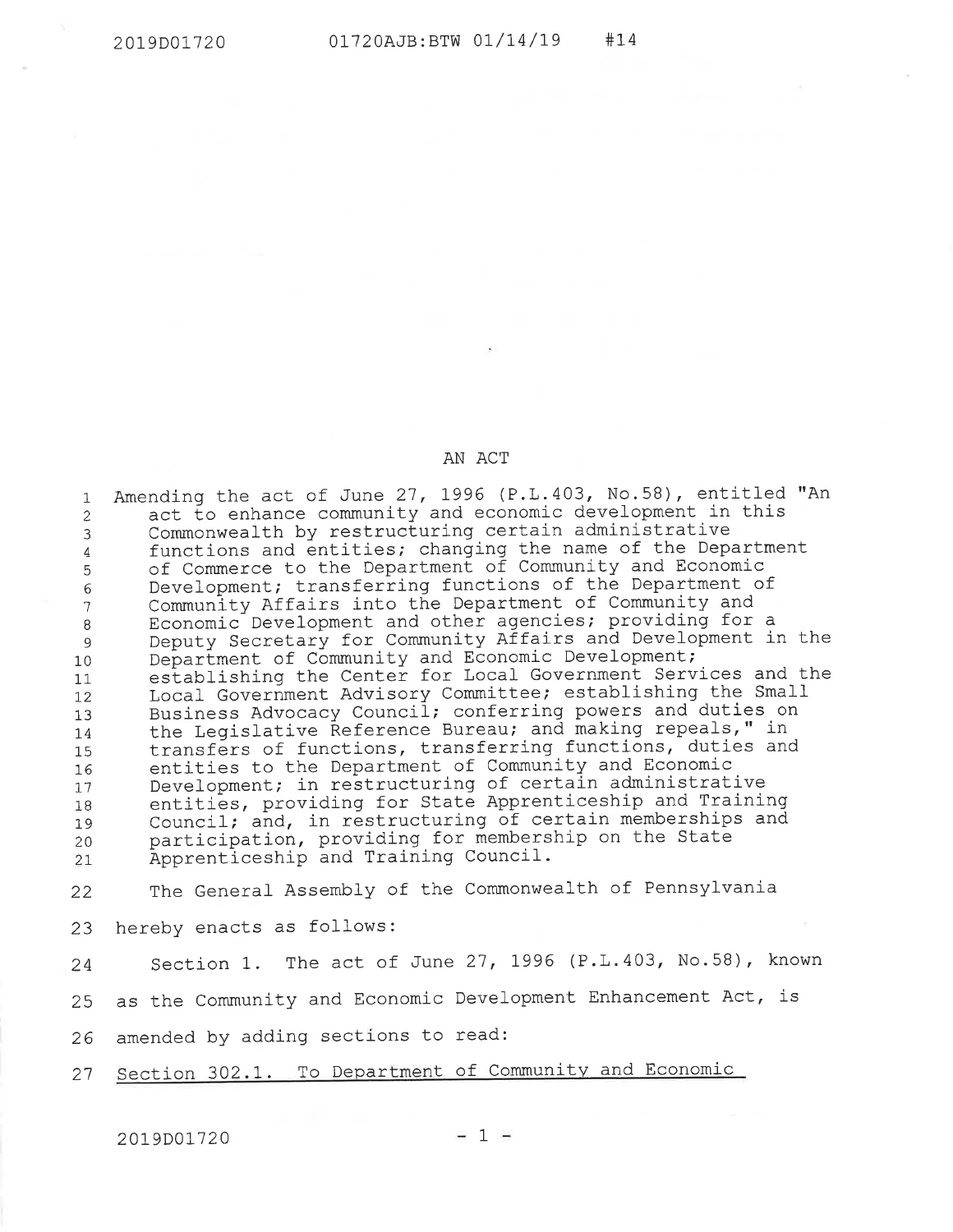| $1\,$        | Development.                                                   |
|--------------|----------------------------------------------------------------|
| $\mathbf{2}$ | (a)<br>Transfers from Department of Labor and Industry. -- The |
| 3            | following functions, duties and entities of the Department of  |
| 4            | Labor and Industry shall be transferred to the department:     |
| 5            | (1)<br>The duties of the Commonwealth under sections 126,      |
| 6            | 127, 128 and 129 of the Workforce Innovation and Opportunity   |
| 7            | Act (Public Law 113-128, 29 U.S.C. § 3161 et seq.).            |
| 8            | (2)<br>The duties of the Commonwealth under sections 131,      |
| 9            | 132, 133 and 134 of the Workforce Innovation and Opportunity   |
| 10           | Act (29 U.S.C. § 3171 et seq.).                                |
| 11           | (3)<br>The duties of the Commonwealth under sections 1, 2,     |
| 12           | 3, 4, 5, 6, 7, 8, 9, 10, 11, 12 and 13 of the Wagner-Peyser    |
| 13           | Act (48 Stat. 113, 29 U.S.C. §§ 49, 49a, 49b, 49c, 49d, 49e,   |
| 14           | 49f, 49g, 49h, 49i, 49j, 49k and 491).                         |
| 15           | (4)<br>The duties under Chapter 13 of the act of December      |
| 16           | 18, 2001 (P.L.949, No.114), known as the Workforce             |
| 17           | Development Act.                                               |
| 18           | (5)<br>The duties under the act of July 14, 1961 (P.L.604,     |
| 19           | No.304), known as The Apprenticeship and Training Act.         |
| 20           | (6)<br>The Apprenticeship and Training Office.                 |
| 21           | (7)<br>The Center for Workforce Information and Analysis.      |
| 22           | (8)<br>The Comprehensive Workforce Development System.         |
| 23           | (9)<br>The New Choices/New Options program.                    |
| 24           | (10)<br>The duties under section 2599.4 of the act of March    |
| 25           | 10, 1949 (P.L.30, No.14), known as the Public School Code of   |
| 26           | <u> 1949.</u>                                                  |
| 27           | (11)<br>The duties of the Commonwealth under the Worker        |
| 28           | Adjustment and Retraining Notification Act (Public Law 100-    |
| 29           | 379, 29 U.S.C. § 2101 et seq.).                                |
| 30           | (12)<br>The duties under sections 235, 235A, 236, 237 and      |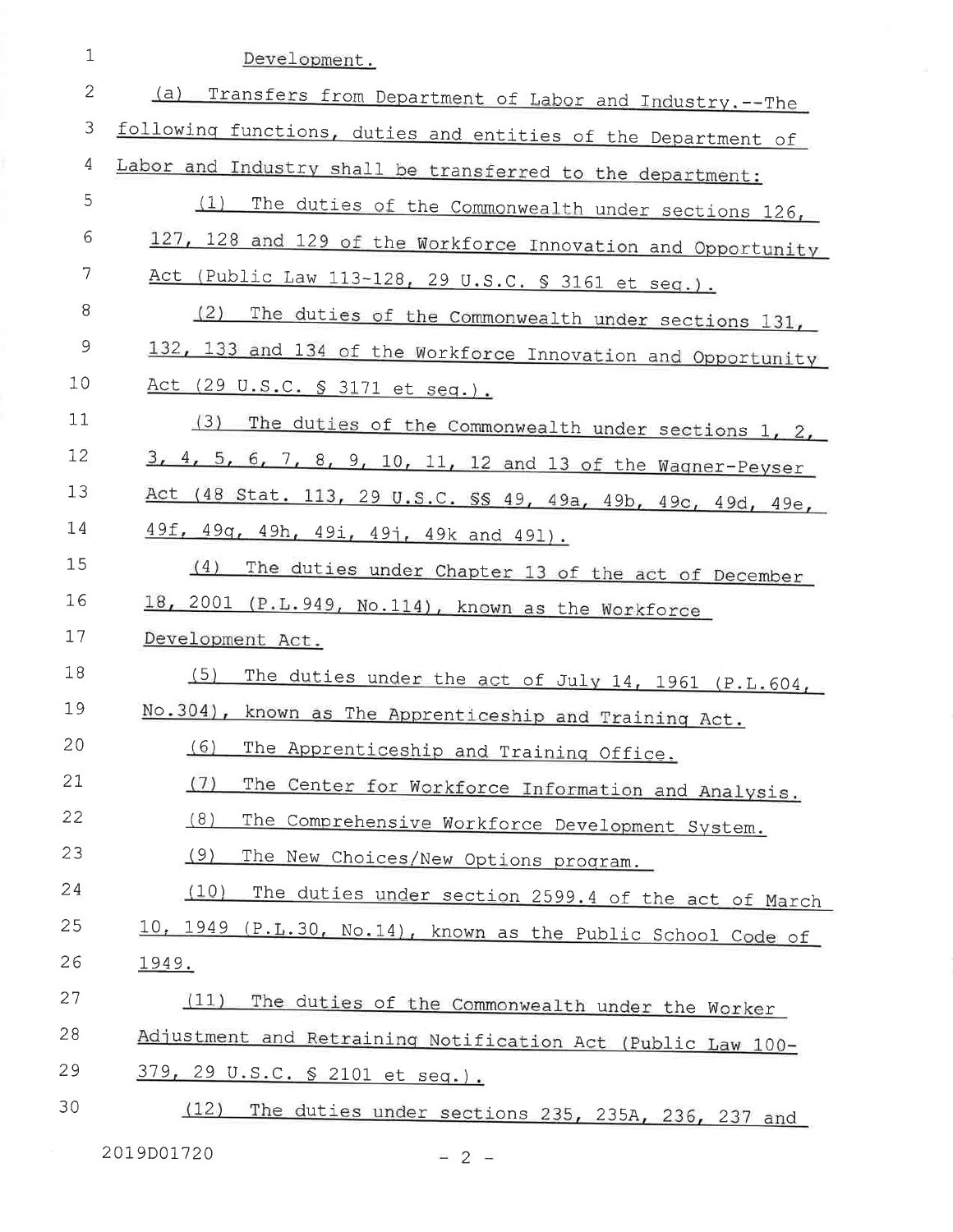| $\mathbf 1$ | 238 of the Trade Act of 1974 (Public Law 93-618, 19 U.S.C. SS     |
|-------------|-------------------------------------------------------------------|
| 2           | 2295, 2295a, 2296 and 2297).                                      |
| 3           | Transfers from Department of Human Services.--The<br>(b)          |
| 4           | following functions, duties and entities of the Department of     |
| 5           | Human Services shall be transferred to the department:            |
| 6           | Employment and training programs funded under Part A<br>(1)       |
| 7           | of Title IV of the Personal Responsibility and Work               |
| 8           | Opportunity Reconciliation Act of 1996 (Public Law 104-193,       |
| 9           | 42 U.S.C. § 601 et seq.).                                         |
| 10          | Employment and training programs under section 6(d)<br>(2)        |
| 11          | of the Food and Nutrition Act of 2008 (Public Law 88-525, 7       |
| 12          | $U.S.C. S 2105(d) (4)$ .                                          |
| 13          | The program established under section 405.1B of the<br>(3)        |
| 14          | act of June 13, 1967 (P.L.31, No.21), known as the Human          |
| 15          | Services Code.                                                    |
| 16          | Functions to be consolidated. -- The functions transferred<br>(C) |
| 17          | to the department under subsections (a) and (b) shall be          |
| 18          | consolidated with similar functions of the department within the  |
| 19          | department into division, section or other organizational entity  |
| 20          | devoted to workforce development. The Governor shall appoint a    |
| 21          | Deputy Secretary for Workforce Development. The deputy secretary  |
| 22          | shall have the powers and perform the functions and duties        |
| 23          | transferred to the department under subsections (a) and (b) and   |
| 24          | other such functions and duties authorized by the Governor.       |
| 25          | Office of Vocational Rehabilitation.--The department and<br>(d)   |
| 26          | the Department of Labor and Industry shall enter into a           |
| 27          | memorandum of understanding under which the services provided     |
| 28          | under Title I of the Rehabilitation Act of 1973 (Public Law 93-   |
| 29          | 112, 29 U.S.C. § 701 et seq.), other than section 112 of the      |
| 30          | Rehabilitation Act of 1973 (29 U.S.C. § 732) or part C of the     |
|             |                                                                   |

2019D01720

 $= 3 -$ 

 $\sim$